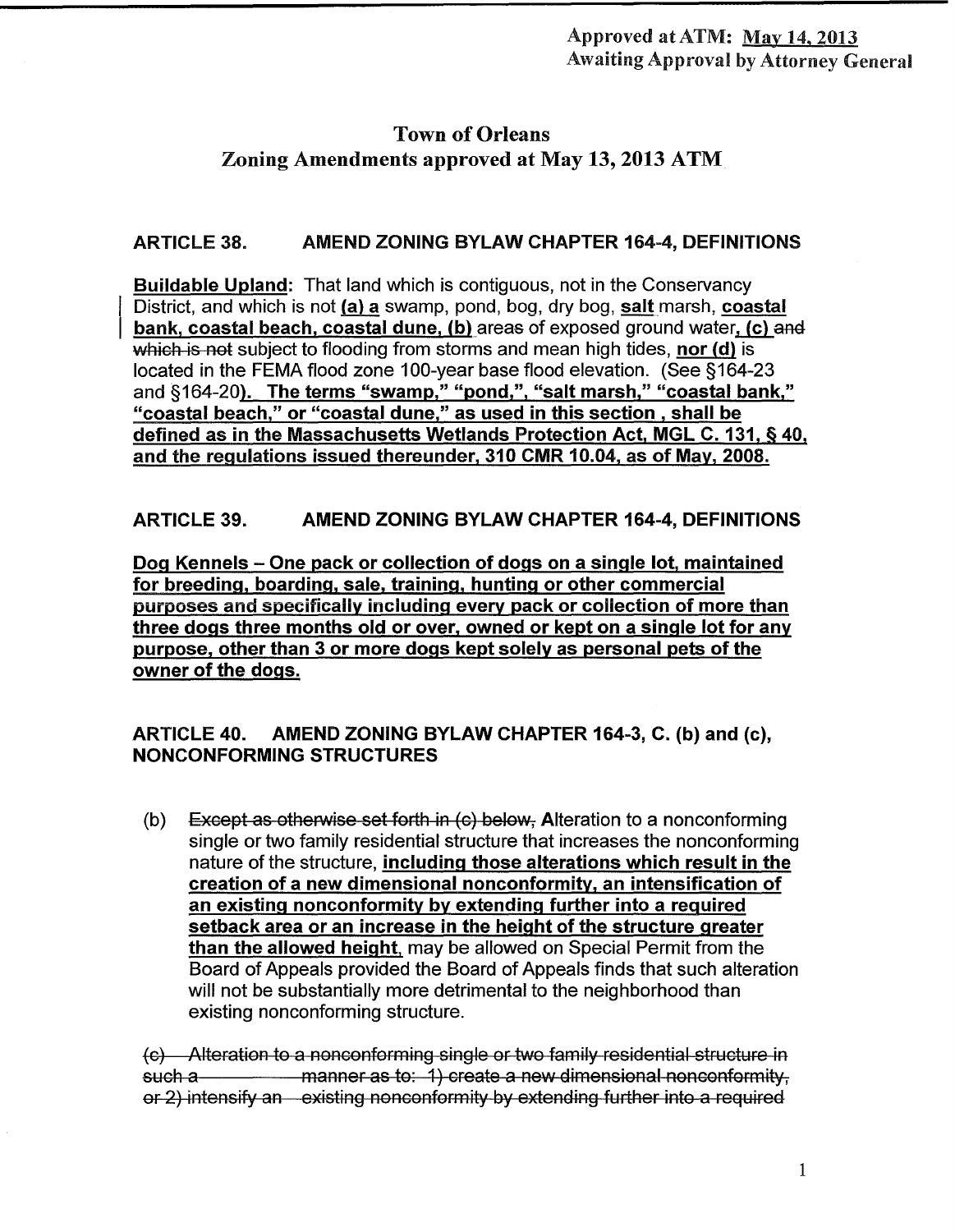setback area, or 3) increase the height of the structure greater than the allowed height, shall require the issuance of a variance by the Board of Appeals and the Special Permit finding required under subsection (b). Provided, however, the extension of an exterior wall or surface of an existing structure at or along the same nonconforming  $\qquad$  distance within a required setback area shall not require the issuance of a variance.

#### ARTICLE 41. AMEND ZONING BYLAW CHAPTER 164-40.3, TEMPORARY MORATORIUM ON MEDICAL MARIJUANA TREATMENT **CENTERS**

#### 164-40.3. Temporary Moratorium on Medical Marijuana

### A. PURPOSE

By vote at the State election on November 6, 2012, the voters of the Commonwealth approved legislation regulating the cultivation, distribution, possession and use of marijuana for medical purposes. The law took effect on January 1, 2013 and the State Department of Public Health is required to issue regulations regarding implementation within 120 days of the law's effective date. Currently under the Zoning Bylaw, a medical marijuana treatment facility is not a permitted use in the Town of Orleans and regulations promulgated by the State Department of Public Health are expected to provide guidance to the Town in regulating medical marijuana, including medical marijuana treatment centers.

The regulation of medical marijuana raises novel and complex legal and planning issues and the Town needs time to study and consider the regulation of medical marijuana treatment centers and address such novel and complex issues and to address the potential impact of the State regulations on local zoning and to undertake a planning process to consider amending the Zoning Bylaw regarding regulation of medical marijuana treatment centers and other uses related to the regulation of medical marijuana.

The Town hereby adopts a temporary moratorium on the use of land and structures in the Town for medical marijuana treatment centers so as to allow the Town sufficient time to engage in a planning process to address the effects of such structures and uses in the Town and to enact bylaws in a manner consistent with sound land use planning goals and objectives.

### B. TEMPORARY MORATORIUM